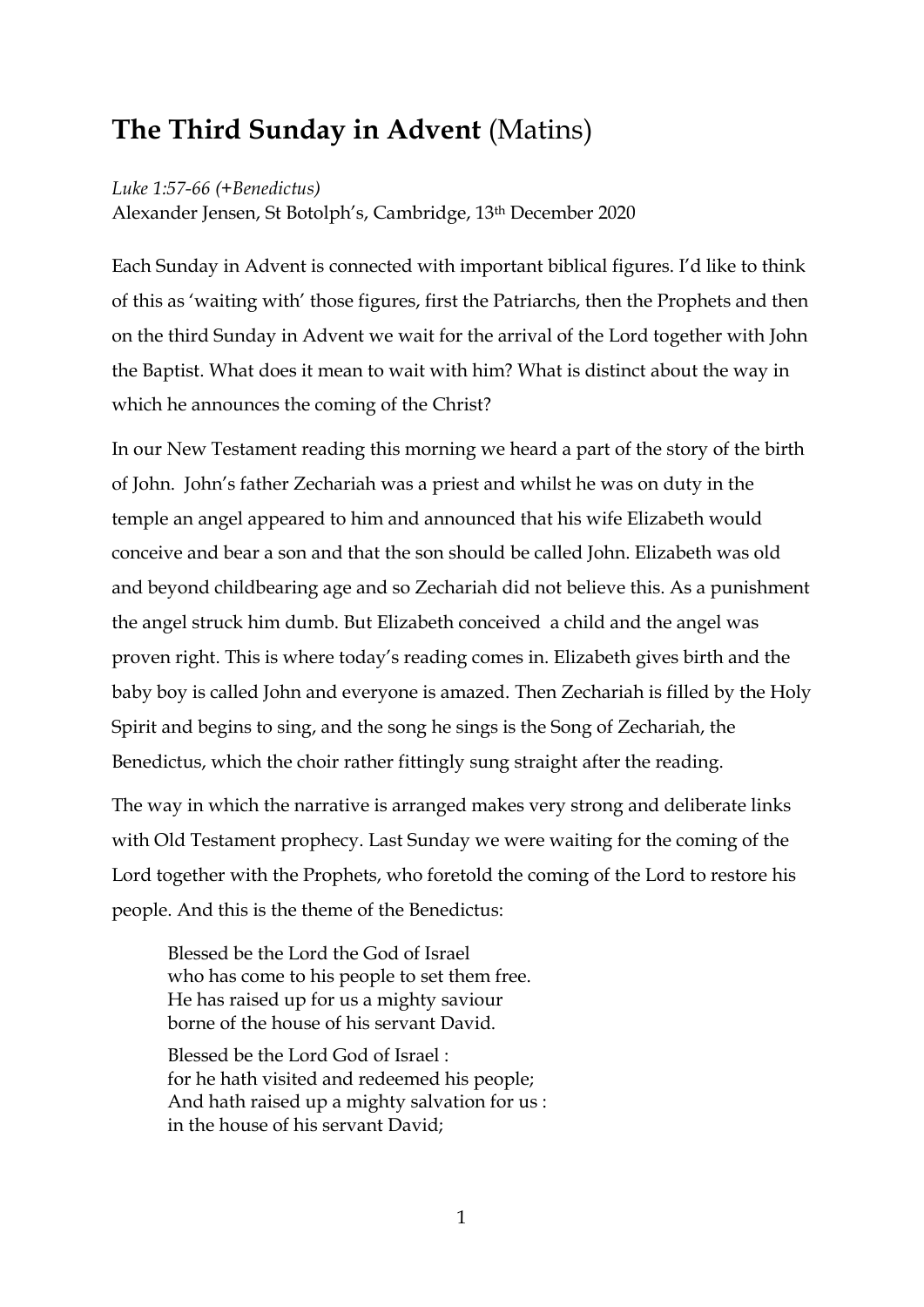This is seriously good new, that the saviour whom the prophets foretold is now at hand, who will come to set Israel free from the hands of its enemies and who will save his people from slavery and bondage, from Roman occupation. And in this messianic Kingdom Israel will be free to worship God without fear and live in a just and godly society: holy and righteous in his sight all the days or our life.

And John is the forerunner who precedes and announces the Messiah, he is the returning prophet Elijah:

And you, child, shall be called the prophet of the Most Hight for you will go before the Lord to prepare his way. To give his people knowledge of salvation by the forgiveness of all their sins.

And thou, Child, shalt be called the Prophet of the Highest : for thou shalt go before the face of the Lord to prepare his ways; To give knowledge of salvation unto his people : for the remission of their sins…

A few chapters later, before John baptised Jesus in the river Jordan, he is introduced in a way which makes this link very clear. John is described as the voice in the wilderness, as the one who prepares the way of the Lord. And as the act of preparation, he baptises people, with a baptism of repentance for the forgiveness of sins.

So far so good, but there is something else: unlike what is said in the ancient prophesies, the ministry of John the Baptist ends in disappointment. As part of his prophetic ministry he denounced Herod the ruler's wicked rule as well marriage to the wife of his brother.

Now, we know that the Roman and Jewish rulers of Palestine, among them Herod, kept some form of peace in Palestine by mercilessly crushing any sign of revolt. So as soon as a political or religious leader had too much of a following, he would be arrested and executed. When John the Baptist proclaimed the imminent arrival of the Messiah and denounces Herod then this looked like sedition and it is no surprise that Herod squashed the potential uprising before it could gather momentum. And so John was arrested and, a little later, executed.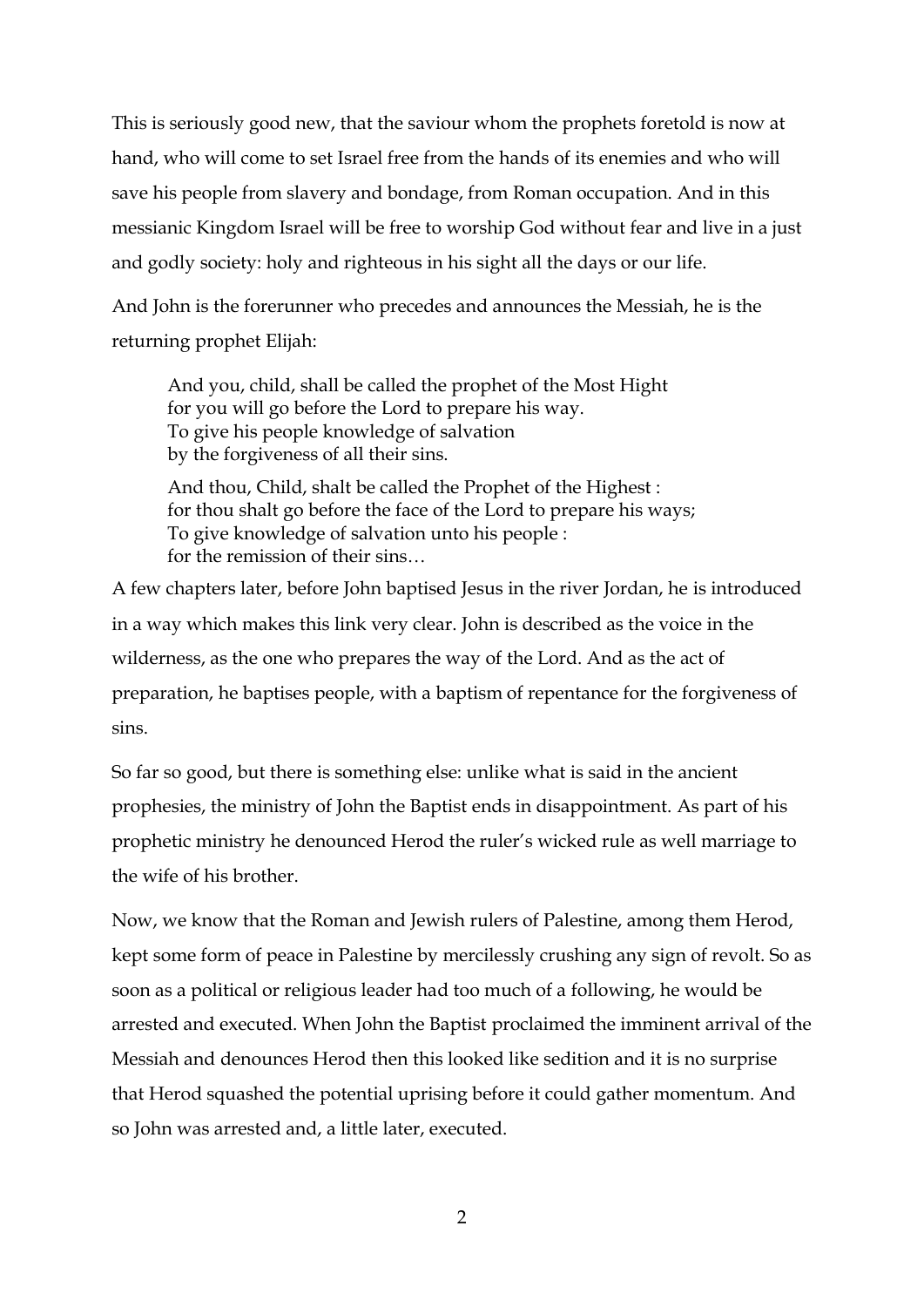Now, we are told Jesus then went off into the wilderness straight after having been baptised by John. Jesus started his ministry only when he heard the John had been arrested. So John missed the Jesus' whole ministry—he already languishes in prison when Jesus starts proclaiming that the time is fulfilled and the Kingdom of God is at hand.

And he was already dead when Jesus ministry was fulfilled, when he was crucified and rose again. He never saw the final triumph.

He died somewhere in the middle between the beginning of Jesus's earthly ministry and its conclusion. He did not see the final fulfilment of the promise. He missed the whole action

Now, this is odd. Because in Jewish expectation Elijah puts the house in order, as it were, and then the Messiah arrives. There is no notion of a suffering Elijah who is killed by God's adversaries—but then, a suffering Elijah is a fitting forerunner for a suffering Messiah.

So there are two ways in which John's expectation of the messiah is distinct: first, there is a sense of urgency. The time is now, the Kingdom is at hand the messiah is here among us already. Get ready, quick!

Then there is the sense of disappointment: The end of John's life was not very Elijahlike. He saw Jesus at the baptism and then left the scene, missing the arrival of the Kingdom. The sense of disappointment and doubt is very clear when later in Luke's gospel John sent messengers from his prison cell, asking Jesus: 'Are you the one who is to come, or are we to wait for another?' Was this all a mistake?

I suppose we can identify with this, being torn between the sense of urgency, and disappointment and doubt. Yes, this broken world needs healing, we need the Kingdom of God to become real in this world, and then the disappointment that the world is not getting better, that the Kingdom is not here.

This ambivalence is precisely the place from which we can see the world as it is and act appropriately. Yes, this broken world needs healing urgently, the Kingdom of God can't wait much longer. But then, the temptation is to bring the Kingdom about

3